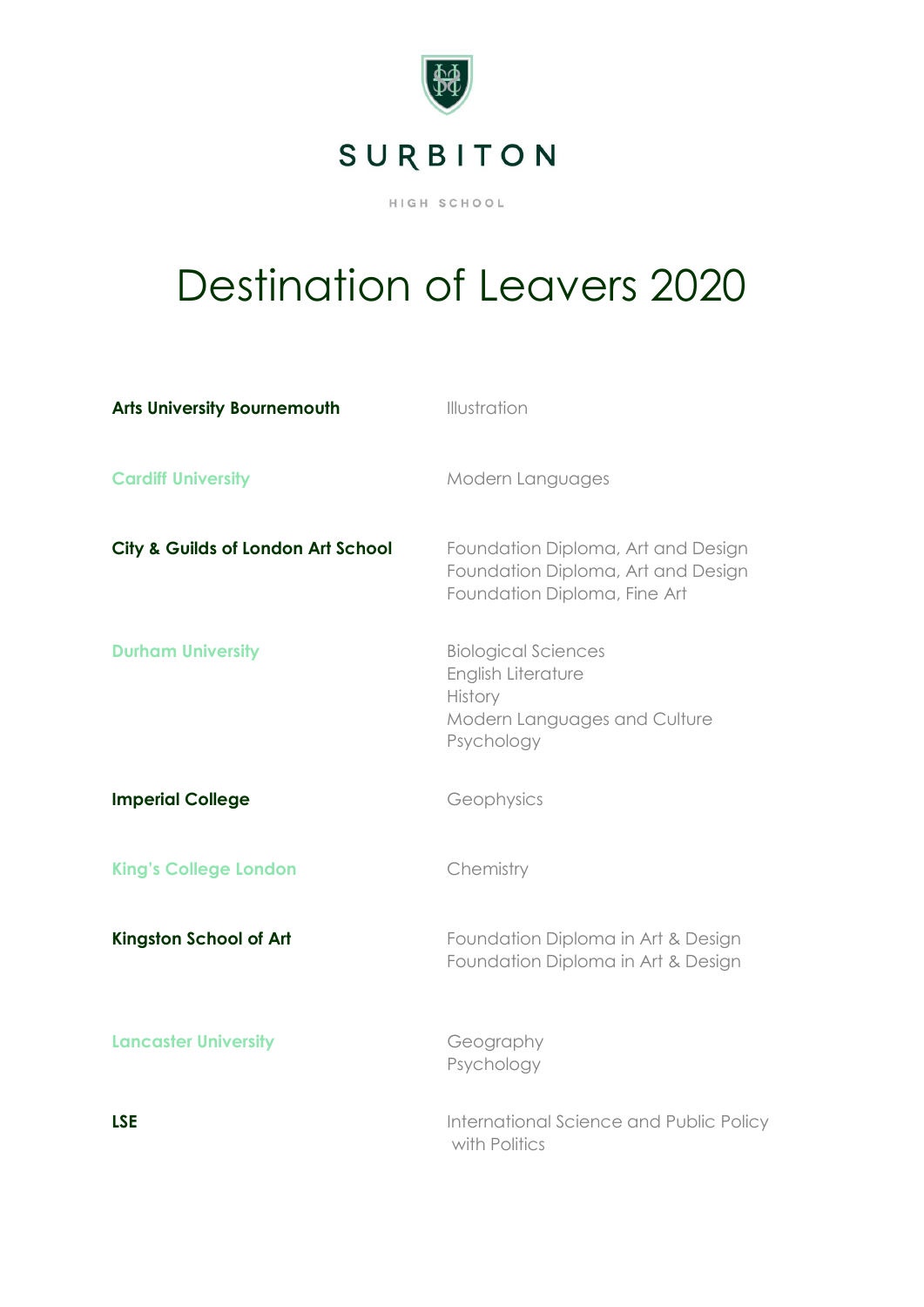

| <b>Loughborough University</b>                           | Criminology and Sociology                                                                                                                |
|----------------------------------------------------------|------------------------------------------------------------------------------------------------------------------------------------------|
| <b>Newcastle University</b>                              | Computer Science<br>Contemporary and Popular Music<br>Medicine and Surgery<br>Medicine and Surgery<br>Politics<br>Psychology and Biology |
| <b>Nottingham Trent University</b>                       | Design for Stage & Screen (Costume Design &<br>Construction                                                                              |
| <b>Oxford Brookes University</b>                         | Psychology                                                                                                                               |
| <b>Ringling College of Art and</b><br><b>Design (US)</b> | <b>Motion Design</b>                                                                                                                     |
| <b>Royal Academy of Drama</b><br>and Art                 | Acting and Drama                                                                                                                         |
| <b>UCL</b>                                               | Anthropology<br>Physics                                                                                                                  |
| <b>Camberwell College</b><br>(University of the Arts)    | Foundation Diploma, Art and Design                                                                                                       |
| <b>Central St Martin's,</b><br>(University of the Arts)  | Foundation Diploma, Art and Design<br>Foundation Diploma, Art and Design                                                                 |
| <b>University of the Arts</b>                            | <b>Fashion (Fashion Design Womenswear)</b>                                                                                               |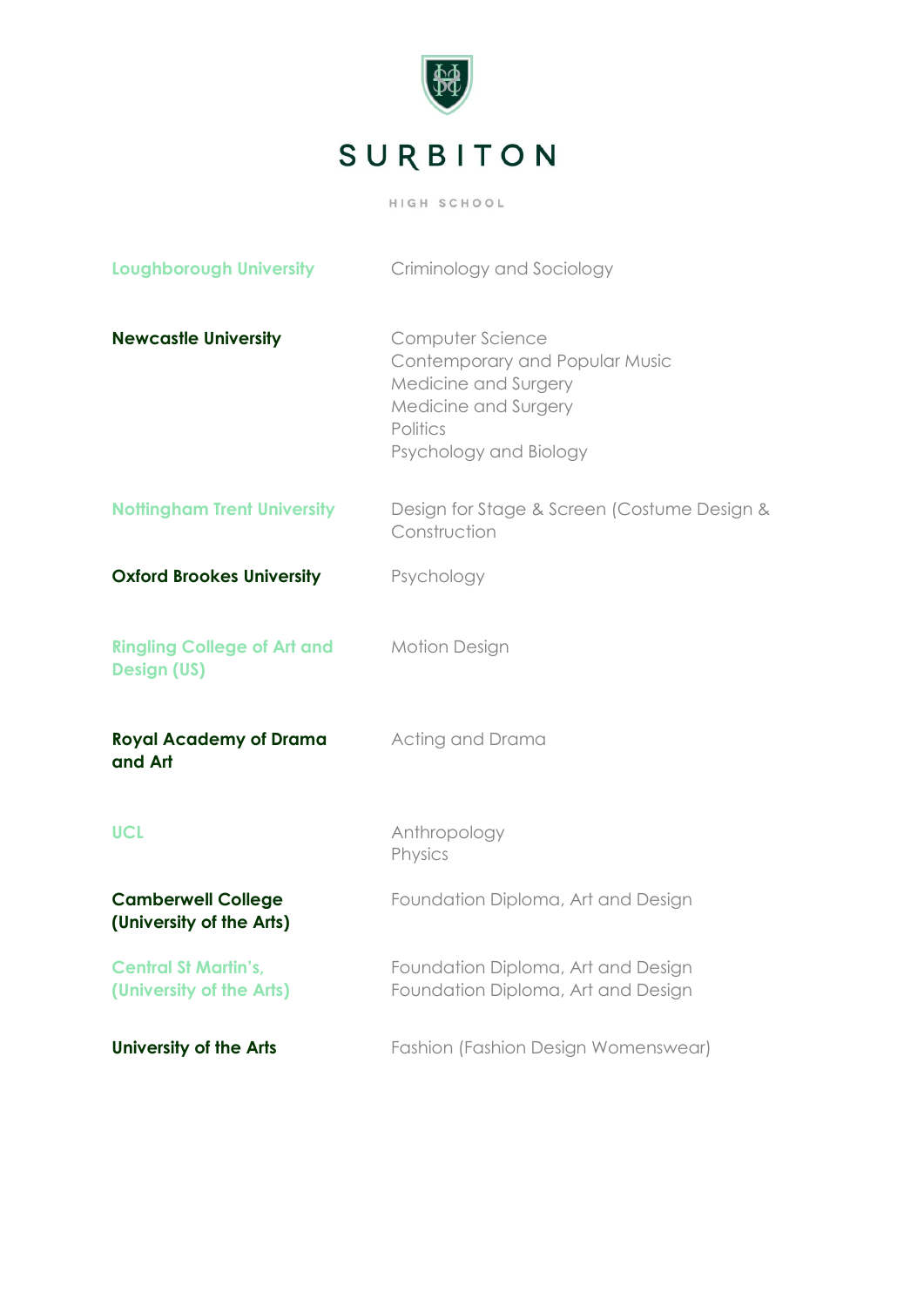

| <b>University of Bath</b>       | Biology with professional placement<br>Chemical Engineering with Environmental<br>Engineering                                                                                                                                                                                                                                                             |
|---------------------------------|-----------------------------------------------------------------------------------------------------------------------------------------------------------------------------------------------------------------------------------------------------------------------------------------------------------------------------------------------------------|
| <b>University of Birmingham</b> | <b>Biological Sciences</b><br><b>Business Management with Marketing</b><br>Drama and English<br>English<br>English and Philosophy<br>Modern Languages with Business Management<br>Policy, Politics and Economics<br>Psychology                                                                                                                            |
| <b>University of Bristol</b>    | Aerospace Engineering<br>Criminology<br>Economics & Finance<br>Modern Languages                                                                                                                                                                                                                                                                           |
| <b>University of Cambridge</b>  | Theology, Religion and Philosophy of Religion                                                                                                                                                                                                                                                                                                             |
| <b>University of Edinburgh</b>  | <b>Biomedical Sciences</b><br><b>History</b><br>Theology                                                                                                                                                                                                                                                                                                  |
| <b>University of Exeter</b>     | Biochemistry<br>Biochemistry<br><b>Business &amp; Management</b><br>Drama<br>Economics with Industrial Experience<br>Geography<br>History and Modern Languages<br>International Relations and Modern Languages<br>Marketing and Management with Industrial<br>Experience<br><b>Medical Sciences</b><br>Politics and International Relations<br>Psychology |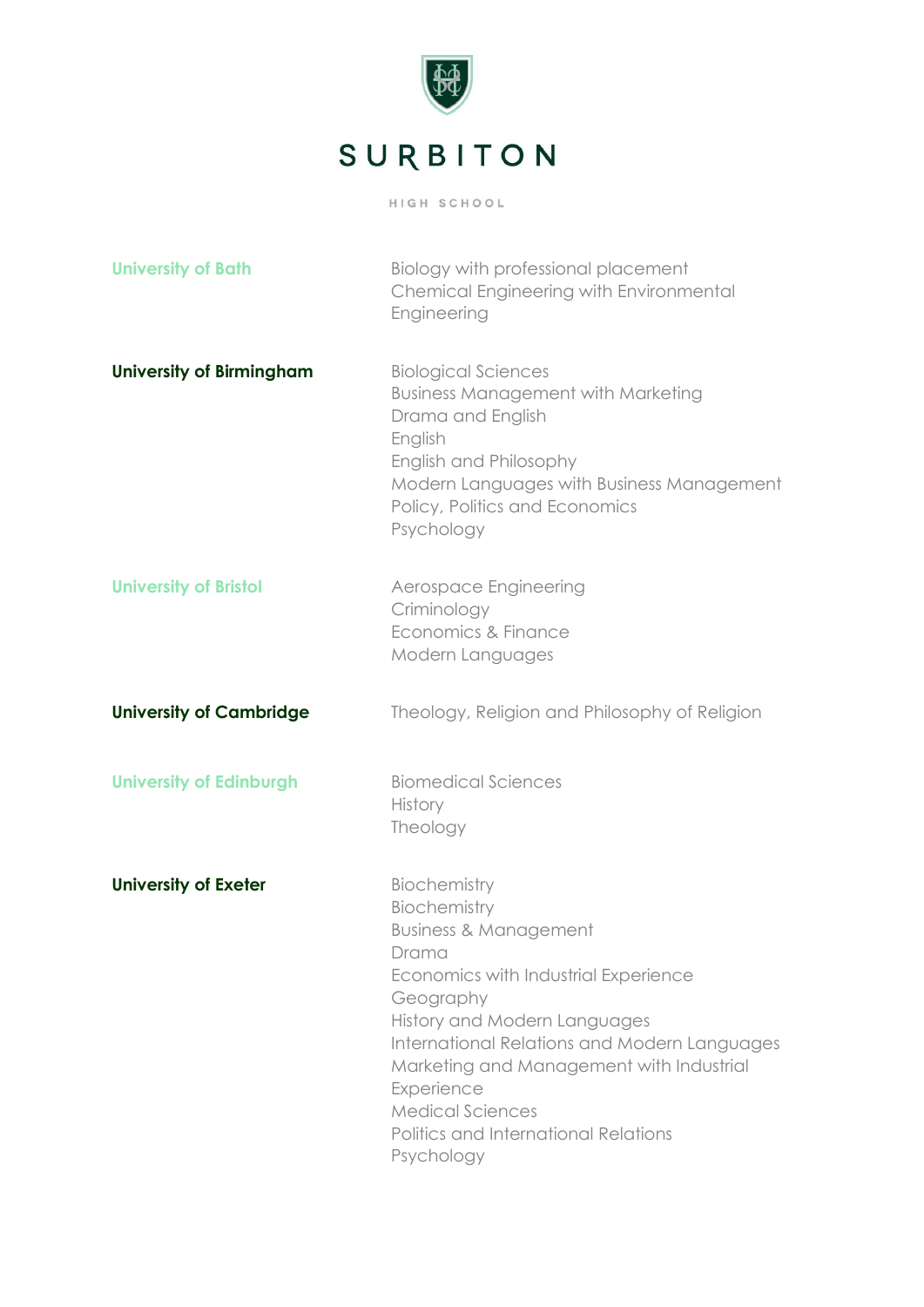

| <b>University of Glasgow</b>    | English Language & Linguistics<br>Psychology                                                                                                                                                                          |
|---------------------------------|-----------------------------------------------------------------------------------------------------------------------------------------------------------------------------------------------------------------------|
| <b>University of Leeds</b>      | <b>Business Management with Marketing</b><br><b>Fashion Marketing</b><br>Languages, Cultures and Business<br>Languages, Cultures and Linguistics<br>Law<br>Liberal Arts<br>Politics<br><b>Theatre and Performance</b> |
| <b>University of Liverpool</b>  | Medicine                                                                                                                                                                                                              |
| <b>University of Manchester</b> | Biochemistry<br>Drama and English Literature<br><b>Economics and Politics</b><br>International Management with American Business<br>Studies<br>Management<br>Management (Marketing) with Industrial<br>Experience     |
| <b>University of Nottingham</b> | Biology<br>Economics<br>Geography<br>Geography<br><b>Industrial Economics</b><br>Law<br>Law<br>Medical Physiology and Therapeutics<br>Medical Physiology and Therapeutics<br>Psychology<br>Psychology                 |

**University of Oxford CLANGE LANGE LANGE POWER AND LANGE POWER AND LANGE POWER AND ADDETERMIN**